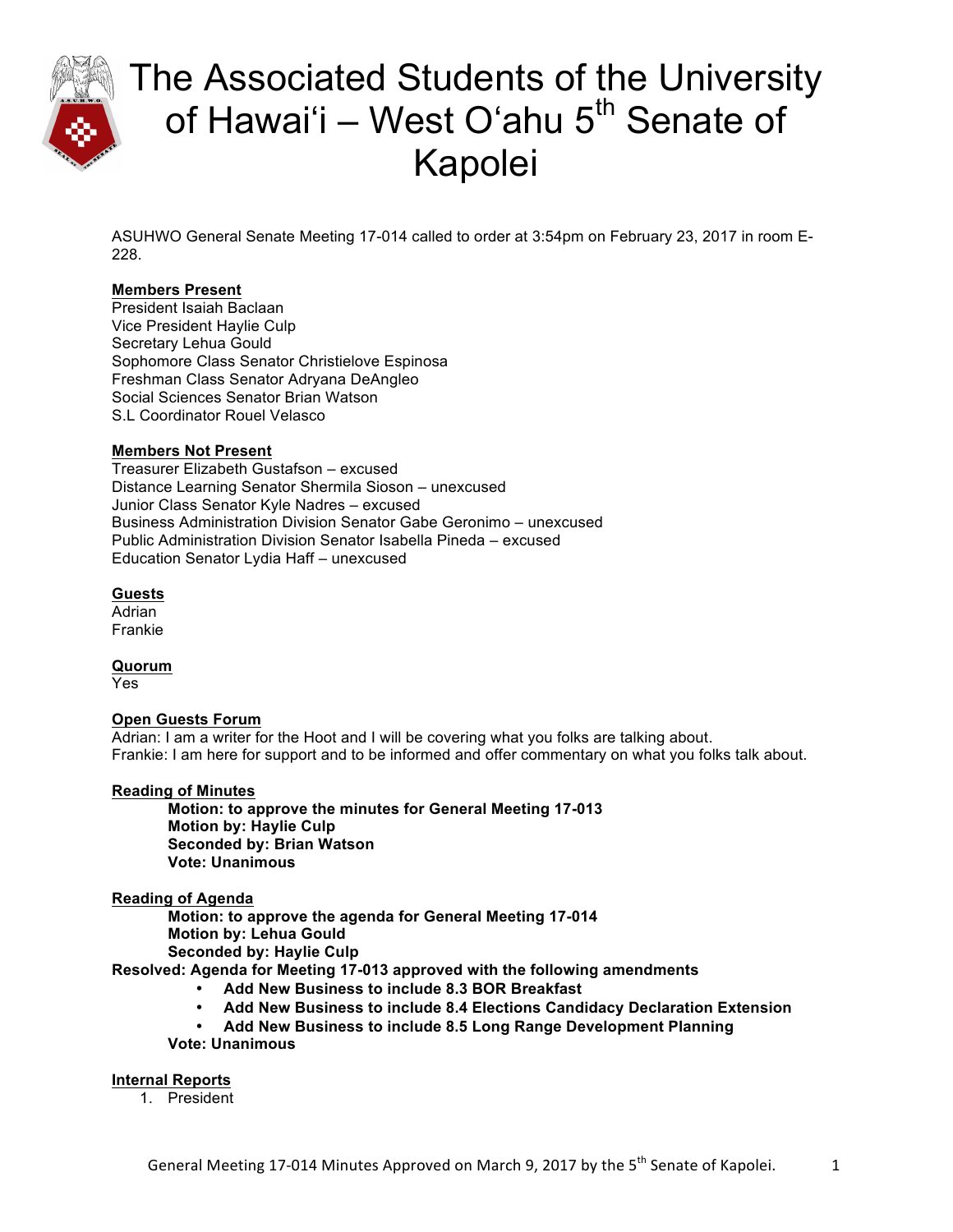

I submitted testimony on both the House and Senate versions of the Hawaii Promise Program, also sending the resolution that was passed by our senate. Both bills have been moving forward and I plan to testify in person when they crossover in their perspective houses. I also attended a luncheon with Chancellor Benham and the Vice Chancellors at Waipahu High school. We discussed two major concerns for our university which was the future of the graduation site at UHWO and the Early College programs we have partnered with our university. I will also be making time to make myself available to meet with students, similar to what Chancellor Benham is doing with her Chit Chats. I will be inviting presidents of clubs, along with all of the constituents to be able to hear more of their personal concerns about our university. The tentative dates for these meetings areMarch 2, March  $30<sup>th</sup>$ , and April  $20<sup>th</sup>$ . These times will be my contribution to make up for missing events due to work. I expect people who have not attended asuhwo events to make time to make up for their 1 hour commitments. The rest of my reports will be later in the agenda.

# 2. Vice President

I have met with a few of the senators about their initiatives but since our last meeting, I have not been notified of any progress made on initiatives. Therefore, I am looking forward to what happened at E Ola Pono and learning if there was attendance by senate members who have been less involved this semester.

### 3. Secretary

I spoke with a few students today who are interested in running in our General Elections and I found someone who is interested in either running for Vice President or Secretary. Also during those discussions, these students expressed that they hadn't tried getting involved with ASUHWO before because they did not have any ideas regarding policies or procedures that they could change. They also said that they are unaware of things that ASUHWO has done, changed, or created. Therefore, I think it would be great for us to think of a way to better advertise ASUHWO's accomplishments, such as putting a list of the things this organization has done up on the website, bulletin boards, or on walls in classrooms.

### 4. Treasurer

I have talked with Kelly and Rouel has been involved in being able to pick out the coffee makers to purchase because our last bill has been approved. I will be submitting a Pizza bill for spring elections to the executive board today during our meeting to go over so we can have second reading next meeting. I am trying to schedule an appointment with Kelly, and Kevin for the week of DOE spring break to figure out the numbers on everything.

#### 5. Advisors

a. Student Life Coordinator

Thanks to anyone who has submitted testimony on the bills related to the UH Promise Bill. Also, Kelly found a coffee dispenser with insulated beverage servers, therefore, we will be going ahead and purchasing this.

The following is a list of events coming up within the next month: -2/28 Mardi Gras -3/1 Internship Fair -3/9 West Sesh -3/10 Moana Movie -3/14 uLead Seminar (formerly RISO Rise Up)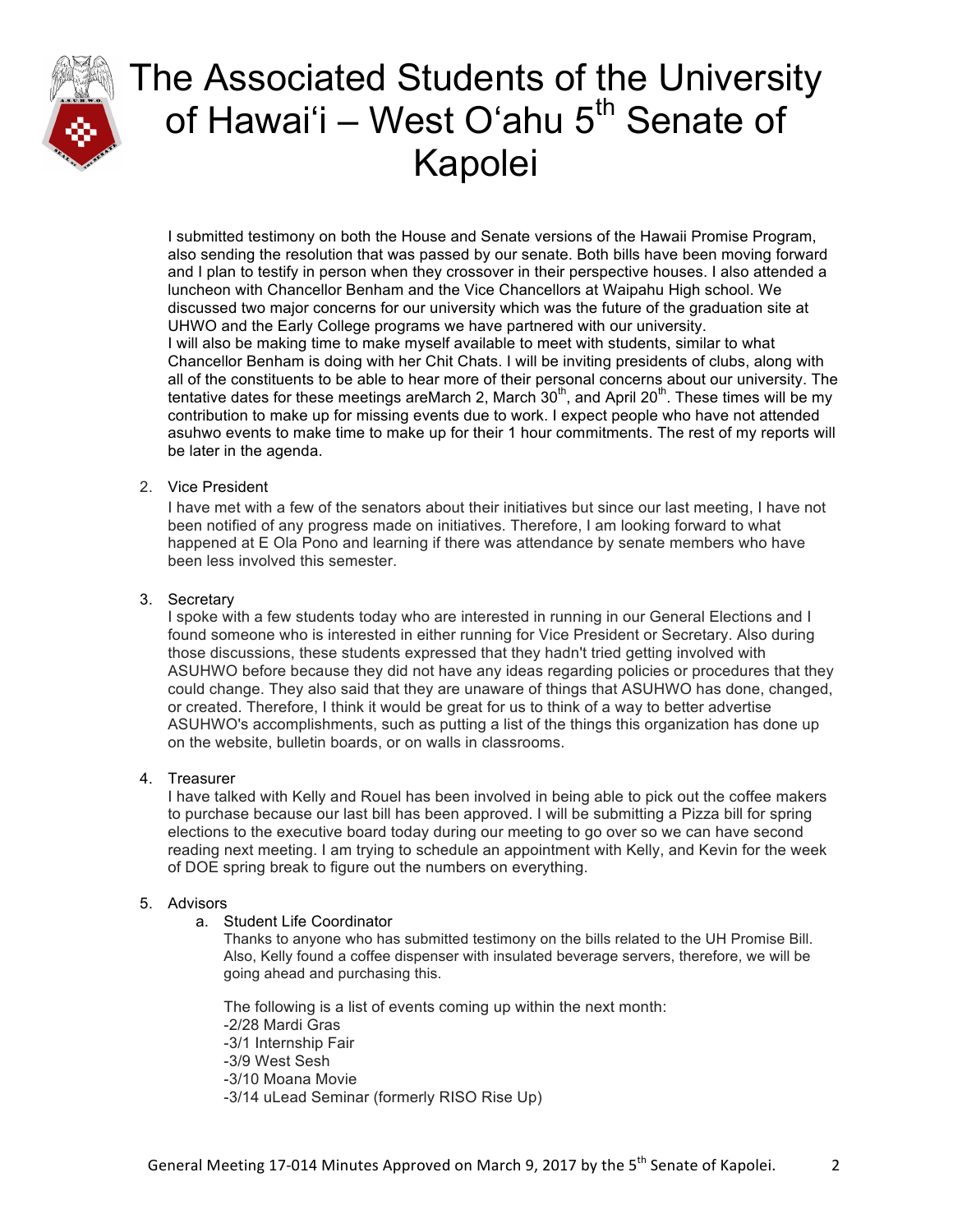

Lastly, in the Fall 2017, student's fees will be assessed for all students for ASUHWO, publications, and technology. Only those students who are taking at least one class in-person at UHWO will also pay the other fees such as student activities, campus center, transportation and health fees. Distance online students will pay only fees for ASUHWO, publications, and technology. I will look into asking about whether distance students can choose to pay additional fees if they are interested in reaping those benefits or services.

### 6. Standing Committee Reports

- a. Budget and Finance We will be holding a meeting today to discuss the Pizza Bill.
- b. Activities Will be discussed in unfinished business.
- c. Legislative No New Reports.

### 7. Ad Hoc Committees

a. Elections Committee

We will be having an Executive Board meeting following this meeting. During which, we will set a time for the elections committee to meet.

Christielove: I will be tabling next week Wednesday to make up my hours for missing E Ola Pono so if anyone would like to come and help to promote the elections, please feel free to stop by.

b. Transition Committee This will be a line item for our Executive Board to discuss after this meeting.

#### 8. Senators Report

- a. Distance Learning Division Senator No Report Provided.
- b. Junior Class Senator

I got in contact with the career center and I found out that 180 students of the entire student body population is undecided. However, in order to get financial aid, a student needs to be enrolled in a degree program which is why there are so few undecided. Also, most students here are transfers and Janet is their counselor. I am still waiting on responses from professors and the ʻUlu ʻUlu Center.

c. Sophomore Class Senator

I have not made any progress this week on my initiative. But a constituent did bring something to my attention; here at UHWO, students can receive a D- in classes but a Dis similar to an F because students will not be able to receive any credit for that class. This is an issue for students because they are confused. They think that a D- is a passing grade in order to get credits but according to professors, it is not. They just feel that there should be some clarification regarding what grade is needed to pass the class and move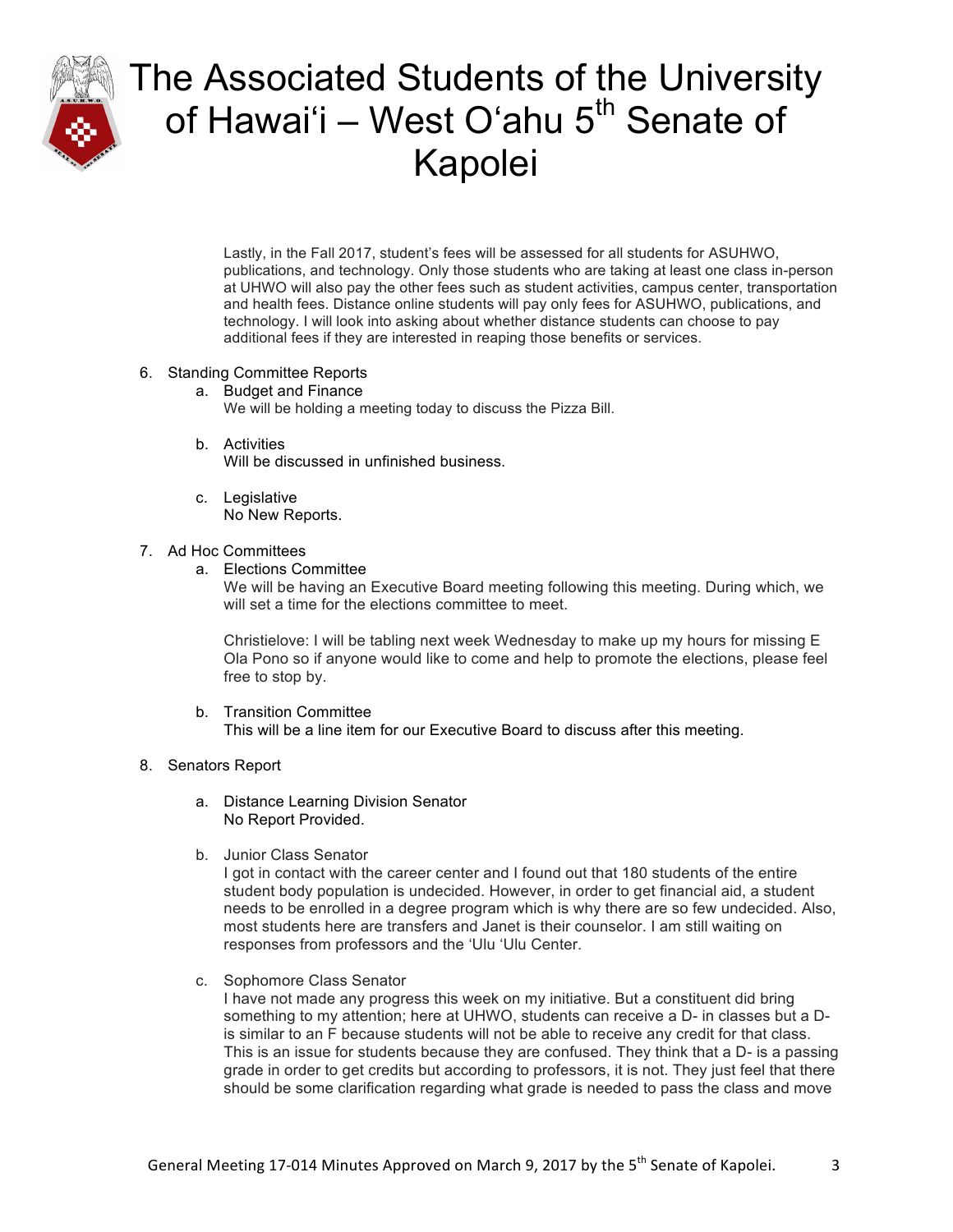

forward and what grade is needed to receive full credit for the class. I will be looking into how to clarify this for constituents.

d. Freshman Class Senator

I am still in the process of getting everything with my initiative going. I have completed the write up and sent it to Rouel for review. A couple things came back to revise as well as possible ideas. An idea that was brought up was teaming with PUEO to tale my initiative as they are doing something fairly similar around the same time so I am going to get with one of their representatives in the next week to get all the details. I also need funding for this initiative but am not exactly sure how to go about that so if anyone could help me with that, it would be greatly appreciated.

The senate has offered to take up this initiative as a West Fest activity on Wednesday, April  $5<sup>th</sup>$ .

- e. Business Administration Division Senator No Report Provided.
- f. Public Administration Division Senator I have been in touch with my fellow PUBA student who is running for PUBA senator to answer any of his questions/let him bounce ideas off. He is very excited and has some great ideas for the senate. As for my initiative, I am still trying to get a hold of Dr. Guo but I will not give up!
- g. Social Sciences Division Senator I held my first constituency meeting, which didn't have a turn out. It was held on a Friday so I'm thinking of changing the times so it can have a better turn out in the future. Apart from that, I'm confident with my survey and will be sending it in for revision.
- h. Education Division Senator No Report Provided.

# 9. Caucus Ambassador

Caucus is currently lobbying sending in testimony on bills that are up for discussion. Our next meeting will be at UH Mānoa and the following meeting will be on the Big Island. I would like to recommend that Christielove accompany me to the Big Island meeting as she is interested in being our next Caucus Ambassador and Caucus is interested in doing an extended training for future Caucus leaders.

- 10. Campus Committee Report
	- a. Communications Committee No New Reports.
	- b. Transportation Committee

I received an email from Ryan saying that the committee will need to update the budget because they have more money than was originally budgeted for. Therefore, I gave my approval to revise the budget so that in our next meeting, we can vote on an updated budget. Also, I will bring up having a shuttle shelter and better signage regarding shuttle information at the front of the school.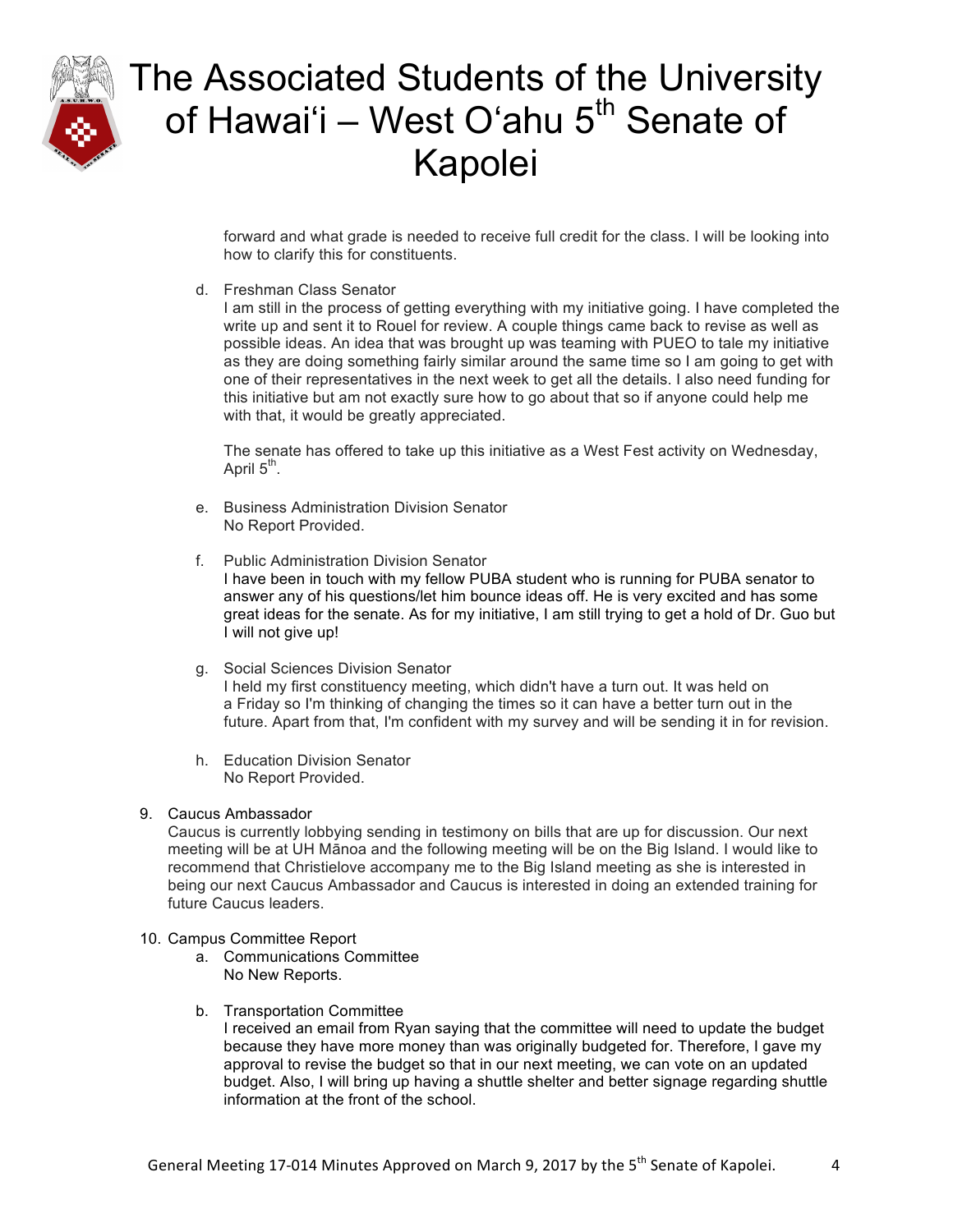

- c. Technology Committee I talked to Ryan and he wanted to bring to our attention that some time in April, he will be consolidating the committee meetings and he will need all three ASUHWO representatives to attend the meeting and approve the committee budgets.
- d. Health Committee

So far, we've looked over the budget and have been sure to stick to what is written in the budget.

Isaiah: During your next meeting, please make sure to ask if they will still be holding a CPR training class for UHWO students.

e. Strategic Planning Committee

I received an email from Jan and Chancellor Benham is going to restructure the Strategic Planning Committee. Therefore, for this semester, Kyle will not need to serve on the Strategic Planning Committee.

# **Unfinished Business**

1. Student Survey Roll Out Committee

UHWO tentatively took first place in the most surveys completed. We had a 25% participation rate, UH Hilo had a 24.3% participation rate, and UH Mānoa 29.9%; this takes into consideration the population difference between campuses. UHWOʻs goal was 20% but we hit a 25% participation rate.

2. Island Liaison Ad Hoc Committee This line item will be removed.

### 3. Issue of Professional Liability Insurance Isaiah followed up with multiple faculty members who were said to be in charge of this item, but no one has any new updates or information. The Faculty Senate has not moved forward with this at all.

4. Town Hall

The dates of our Town Hall will be discussed in our Executive Board Meeting.

5. E Ola Pono

Lehua, Bella, and Brian tabled at this event; a big thank you to Bella who volunteered to be available for the entire day. This helped us tremendously as Brian and Lehua were not able to arrive at the event until later in the day. Bella set up our table and brought down the exercise spin wheel that Kyle created and about ten people participated in doing an exercise in order for us to sign their passports. We then told the students that we would take down their information and we would draw names of students who could win a gift card.

Bella also said that she gave out one General Elections packet. On the day of this event, our campus seemed quieter than usual and not many people visited the booths at E Ola Pono. But the goals that ASUHWO had set for this day were accomplished.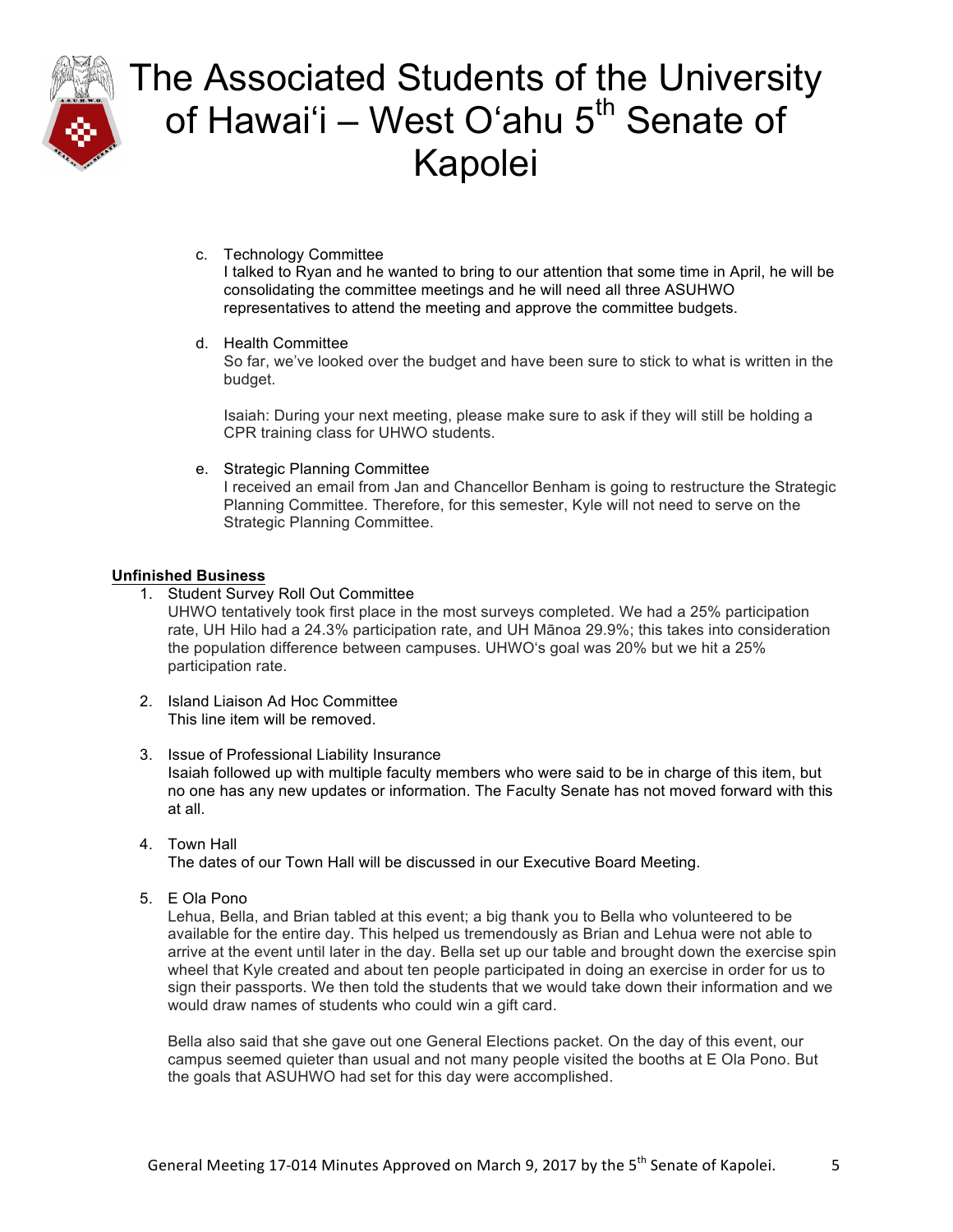

# **New Business**

- 1. Tabled Caucus Issues We will discuss whether or not we feel that Caucus should or should not address the tabled issues from last semester.
- 2. Caucus Support or Abstain Bills

These are bills that ASUHWO will agree to support, abstain, or oppose. Before next Friday, each senate member is responsible for reading through the bills that are up for discussion and within the shared Excel spread sheet, each person will write to support, abstain, or oppose the bill. Isaiah will be sending out the link regarding where to find each bill.

# 3. BOR Breakfast

I've sent out an email regarding this event and thus far, only Isaiah, Lehua, and Kyle will be attending the BOR Breakfast. This event will take place on March 23 from 8:15am - 9:30am in the multipurpose room. This will be a great time to get to know our Board of Regents. It will be made mandatory to respond to the email that was sent out either confirming or denying your attendance.

# 4. Candidacy Declaration Extension

I will recommend that we extend our timeline in order to give students an extended opportunity to file for candidacy in order to fill more seats within the senate.

# **Point of Personal Privilege Request**

# **Resuming of Meeting @ 5:08pm**

The new timeline is as follows: -The deadline to file for candidacy will be March 3rd -Candidate orientations will be March 6 - 8th -Public listing on March 10th -Campaigning period from March 10 - 24th -Voting period from April 3 - 7 -Unofficial results on April 10th -Ratification April 20th

**Motion: to approve the tentative elections timeline Motion by: Haylie Culp Seconded by: Brian Watson Vote: Unanimous**

**Yeas(s):** [4] Vice President Culp, Treasurer Gustafson, Secretary Gould, and Senators Espinosa, Nadres, Watson, and DeAngelo. **Nay(s):** [0] **Abstain(s):** [0]

5. Long Range Development Planning Chancellor Benham has requested that we designate someone to serve on the Long Range Development Plan task force. The concern is that the student needs to be enrolled by Fall 2017, which implies that they will need to be in ASUHWO in Fall 2017. Because we haven't had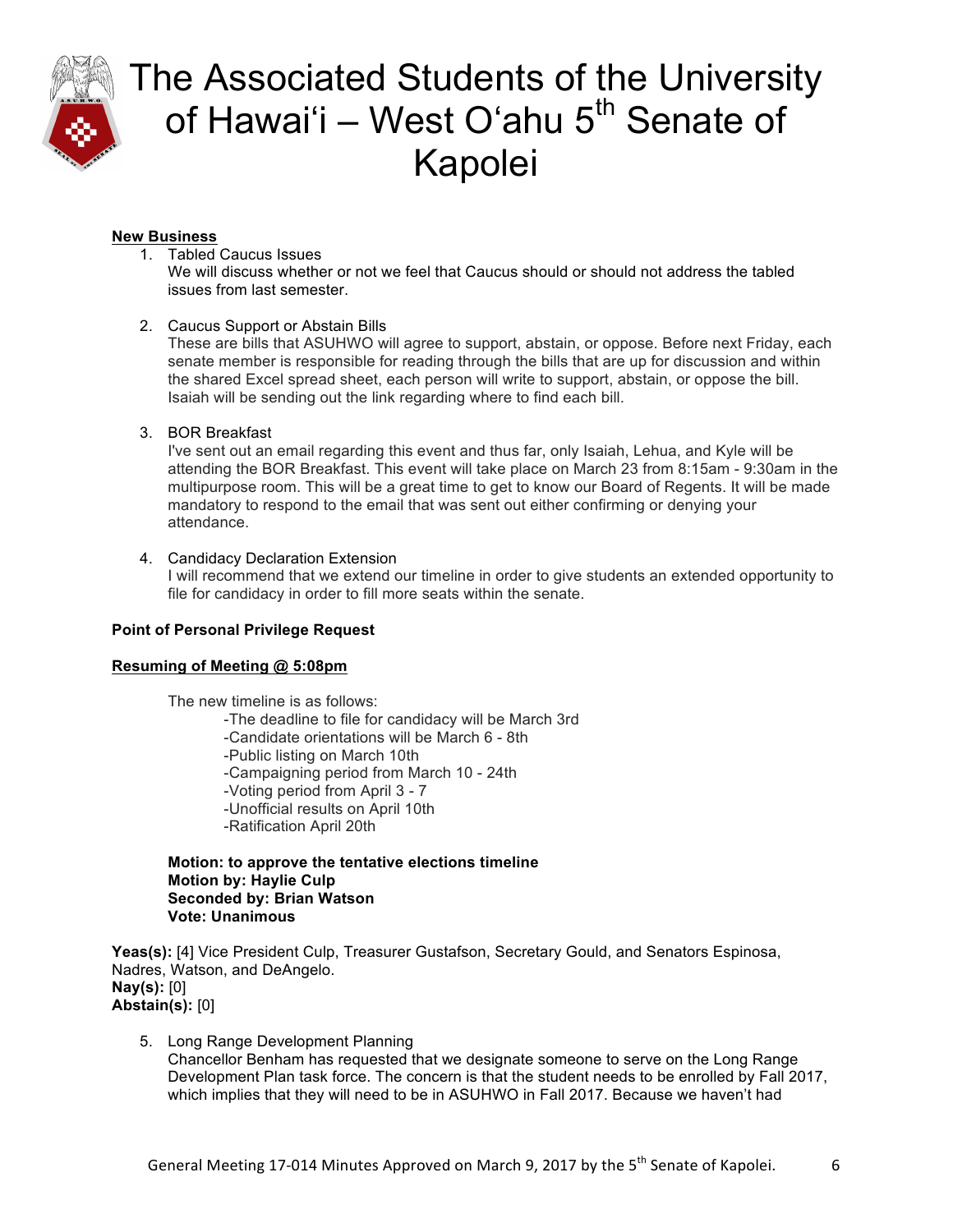

elections yet, we will have to tentatively designate a person who has the chance of being elected for Fall 2017. It would make sense for Christielove to serve on the committee, as she will be in the senate for the next two years as caucus representative. Christielove will be sure to let us know if she can serve on this committee.

### **Announcements and Open Forum**

Isaiah: Shermila, Gabe, and Lydia are on grounds for termination due to missed meetings and missed events. They will be notified of the rules and informed that it is likely that they will not receive stipends for this semester.

Rouel: There is a T-Shirt competition for West Fest so if you are interested, please participates. There is also an opportunity to offer campus mural input. The deadline will be April 28<sup>th</sup> for any input that would like to be offered for the mural that will be on the Allied Health Building on the Barrier Wall. Please submit your input to uhwocomm@hawaii.edu.

Haylie: Please to not put food in our office trashcan as it isn't emptied often enough to remain sanitary.

**Meeting Adjournment at 5:25pm Motioned by: Haylie Culp Seconded by: Lehua Gould**